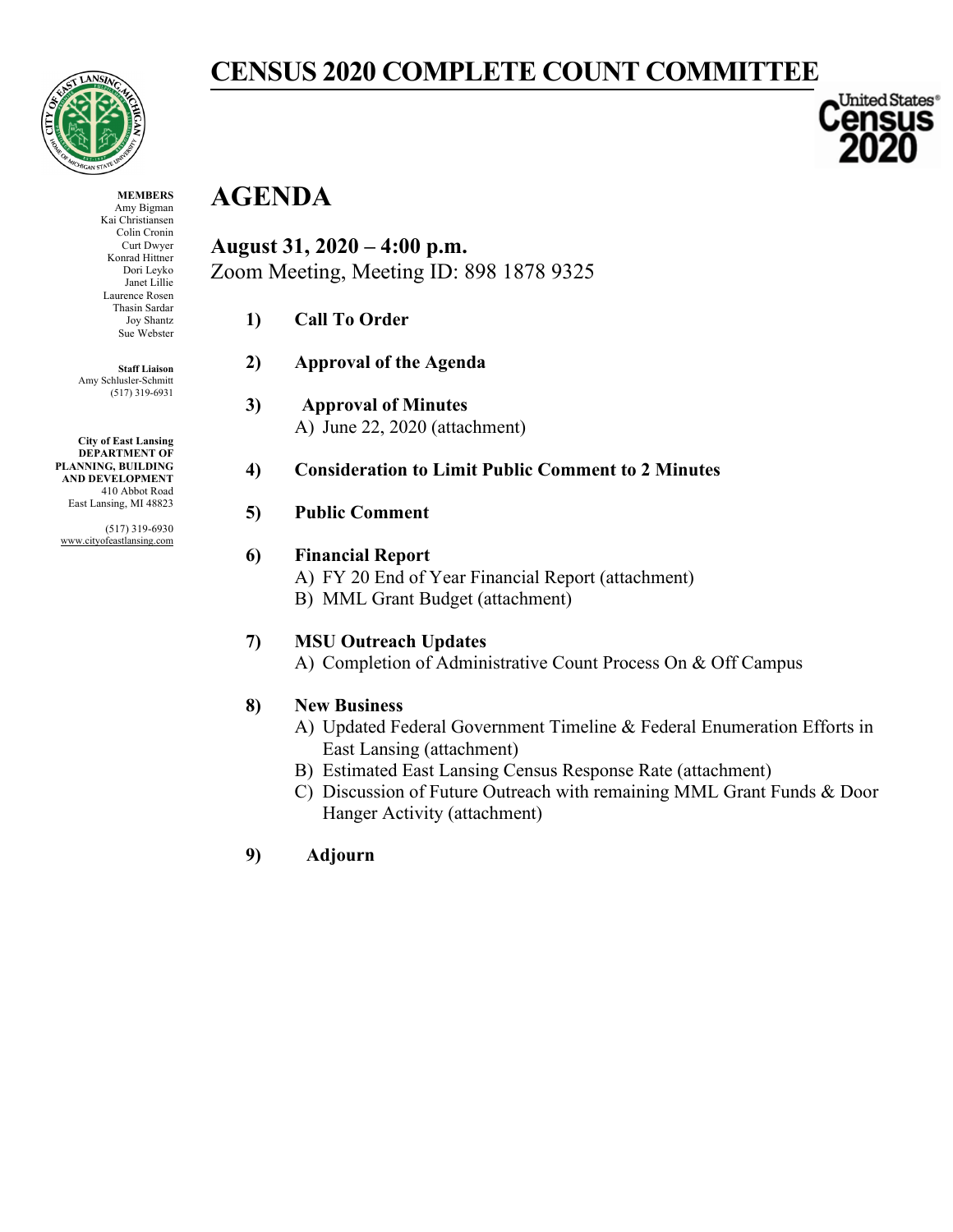

**MEMBERS** Janet Lillie Dori Leyko Konrad Hittner Kelly Arndt Kai Christiansen Gabe Biber Colin Cronin Laurence Rosen Joy Shantz Thasin Sardar Sue Webster Amy Bigman Curt Dwyer

> **Staff Liaison** Amy Schlusler (517) 319-6931

Ragine Head (517) 319.6923

**City of East Lansing DEPARTMENT OF PLANNING , BUILDING AND DEVELOPMENT** 410 Abbot Road East Lansing, MI 48823

(517) 319-6930 www.cityofeastlansing.com

## **CENSUS 2020 COMPLETE COUNT COMMITTEE**

 $\blacksquare$ United States

**SYNOPSIS June 22, 2020 – 4:00 p.m.** Zoom Meeting

Present: Konrad Hittner, Larry Rosen, Janet Lillie, Thasin Sardar, Sue Webster, Joy Shantz, Kai Christiansen, Colin Cronin, Curt Dwyer

Staff Present: Ragine Head, Amy Schlusler-Schmitt

Absent: Amy Bigman, Kelly Arndt, Dori Leyko, Gabe Biber

Guest: Emily Gordon- Assistant to City Council, Anne Hill

The meeting was called to order at 4:10 p.m. by Rosen.

#### **1**) **Roll Call**

Schlusler-Schmitt took Roll Call for all voting board members.

#### **2) Approval of Agenda**

Hittner moved to approve the Agenda as written; Dwyer seconded the motion. Vote: All yeas, motion carried unanimously.

#### **3) June 22, 2020 Meeting Synopsis**

Christiansen moved to approve the minutes of the January 27, 2020 meeting as written; Cronin seconded the motion. Vote: All yeas, motion carried unanimously.

#### **4) Financial Report**

Schlusler – Schmitt discussed the June financial report for the Complete Count Committee. The current report reflects a full account of total expenditures pertaining to the 2020 Fiscal Year. Schlusler reminded committee members that in mid-March, staff learned that the Michigan Municipal League (MML) granted the City of East Lansing a grant totaling \$16,708.15. As such, on the financial report there is a credit of \$9,951,40 to reflect the operating cost, and the remaining balance is going towards staff salaries. Schlusler reported that staff is working with public relations firm Martin-Waymire to launch Census social media campaign and purchase swag to distribute at City events or gatherings (such as the Farmer's Market) in August. Schlusler-Schmitt stated that per the current contract agreement, the DMB is stating that funding needs to be expended by July 31. General funds from before we received the MML Grant that are left over will go into the general fund pot for the City to use for other projects and activities.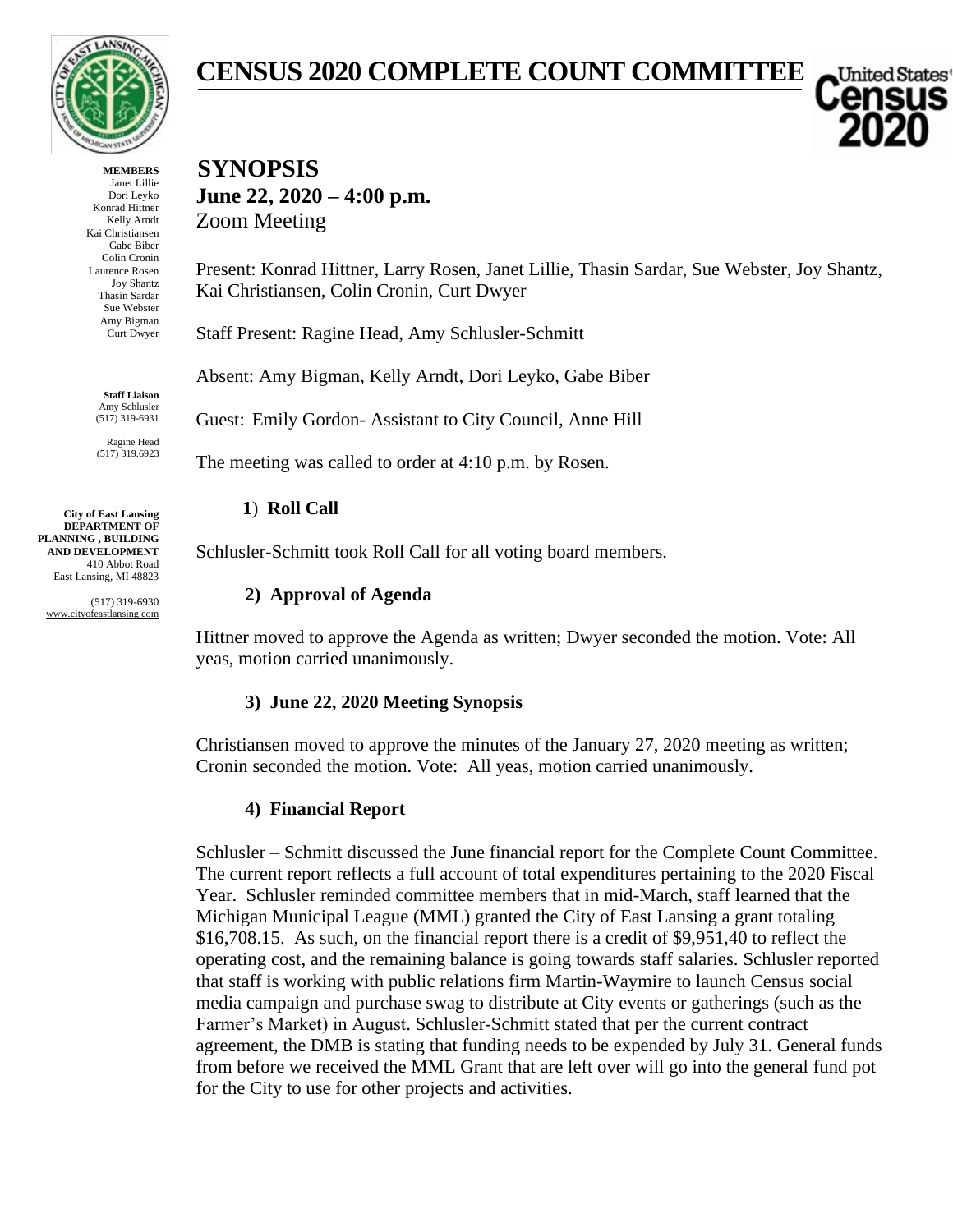## **CENSUS 2020 COMPLETE COUNT COMMITTEE**

#### **5**) **Consideration of Limiting Public Comment to 2 Minutes Per Individual**

Rosen encouraged the committee to consider limiting public comment to two minutes. He stated that each caller who calls in will be allowed two minutes to address the committee. This limitation is not a requirement but is recommended to accommodate the nature of the virtual meetings.

Christiansen moved to approve limiting public comment to two minutes; Sardar seconded the motion. Vote: All yeas, motion carried unanimously.

#### **6) Public Comment**

Anne Hill inquired if April 1 is still the date that we are encouraging residents to use for indicating where they should be counted for the Census and asked for clarification on what the process is for counting Group Quarters, and the omission of duplicated surveys from the system.

Lillie stated that this is the first time MSU opted to administratively upload student information into the Census Bureau's database and from that, there was a total count of \$15,100 students to be counted for the City of East Lansing.

Schlusler – Schmitt mentioned that students were to be primarily counted where they were residing a couple of weeks before April 1, due to COVID. In terms of the Group Quarters process, the Census Bureau heavily pushed for entities to participate in administrative uploads. For those who were not able to participate, they will be included in the Early Nonresponse Follow Up conducted by enumerators.

**7) MSU Update**

- A. Completion of Campus Administrative Count Process
- B. MSU Outreach to Students

Lillie reported that the East Lansing Complete Count Committee began working on the 2020 Census in May of 2019 in conjunction with several partners on and off campus. As of April 20, 2020, MSU staff completed eResponses for group quarters. There was an upload of 15,100 residents in 4 batches. All residents were included in the uploads. Approximately 2.7% of residents with restricted directory information were excluded as required by the Federal Educational Rights and Privacy Act (FERPA). Signs were posted at Spartan Village in common areas with customer service assistance numbers in multiple language. Census messaging was emailed to residents in 1855 Place. Signs with customer service assistance in multiple languages were also posted in common areas.

#### **8) Ongoing Business**

A. Updated Federal Government Census 2020 Outreach Timeline

Head stated that considering COVID-19, the Federal Census Bureau updated the Census Operational Timeline to best protect the safety and health of our community and staff. The timeline is a working plan and is subject to change. Most recent updates can be found at www.my2020census.gov.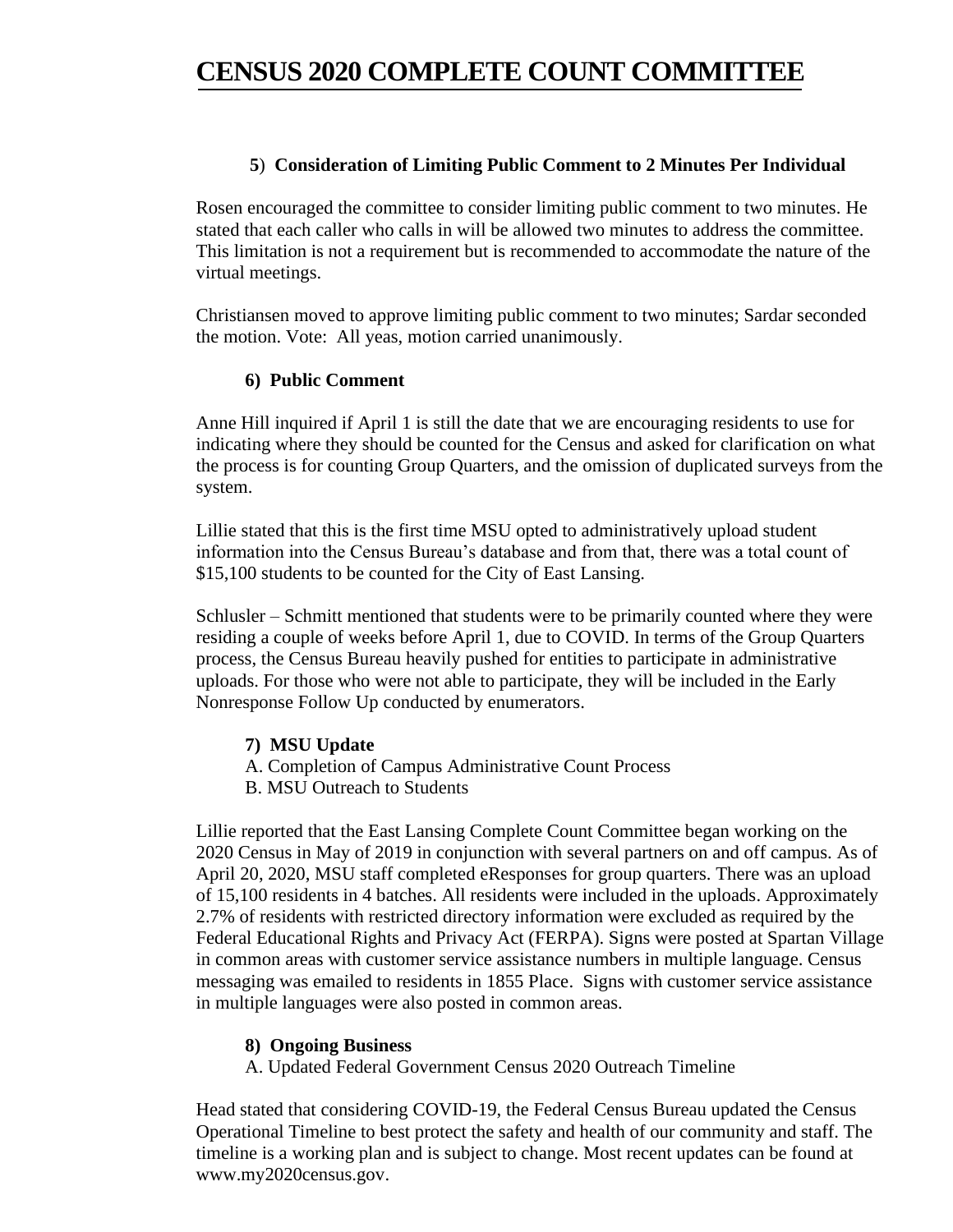## **CENSUS 2020 COMPLETE COUNT COMMITTEE**

#### B. East Lansing Census Response Rate

Head reported that as of June 22, East Lansing had a 59.5% Census Response rate. That percentage does not reflect the data gathered from the M.S.U. administrative upload or Group Quarters Housing. Staff are confident that once data is accurately represented, the City of East Lansing should expect to have at least a 25-30% increase to its current 2020 Census response rates.

#### C. Michigan Municipal League Census Grant Performance Update

Schlusler–Schmitt stated that on March 16, 2020, the City of East Lansing received confirmation that the Michigan Municipal League (MML) was awarding the City a grant in the total amount of \$16,708.15. Approved allocations included support of staff salaries, implementation of a social media campaign, and the purchase of Census swag that will be distributed in mid-July when all City facilities are scheduled to re-open.

Schlusler–Schmitt then discussed the enclosed MML grant budget and the current status of expenditures.

#### D. Discussion of Future Census 2020 Outreach

Schlusler – Schmitt mentioned that there has been discussion at the city's administrative level to continue meeting virtually once a month. Staff will create a survey to send out and collect the committee's availability to meet monthly until October.

Rosen then announced that Head had graduated in May from Michigan State University, and that this would be her last meeting with the Census Complete Count Committee. Rosen, Schlusler-Schmitt, and committee members thanked Head for her exemplary work ethic, creativity, and successful outreach tactics in educating the East Lansing Community about Census 2020.

#### **9**) **Adjourn**

There being no further business, Hittner moved to adjourn the meeting at 5:15p.m.; Webster seconded the motion. Vote: All yeas. Motion carried unanimously.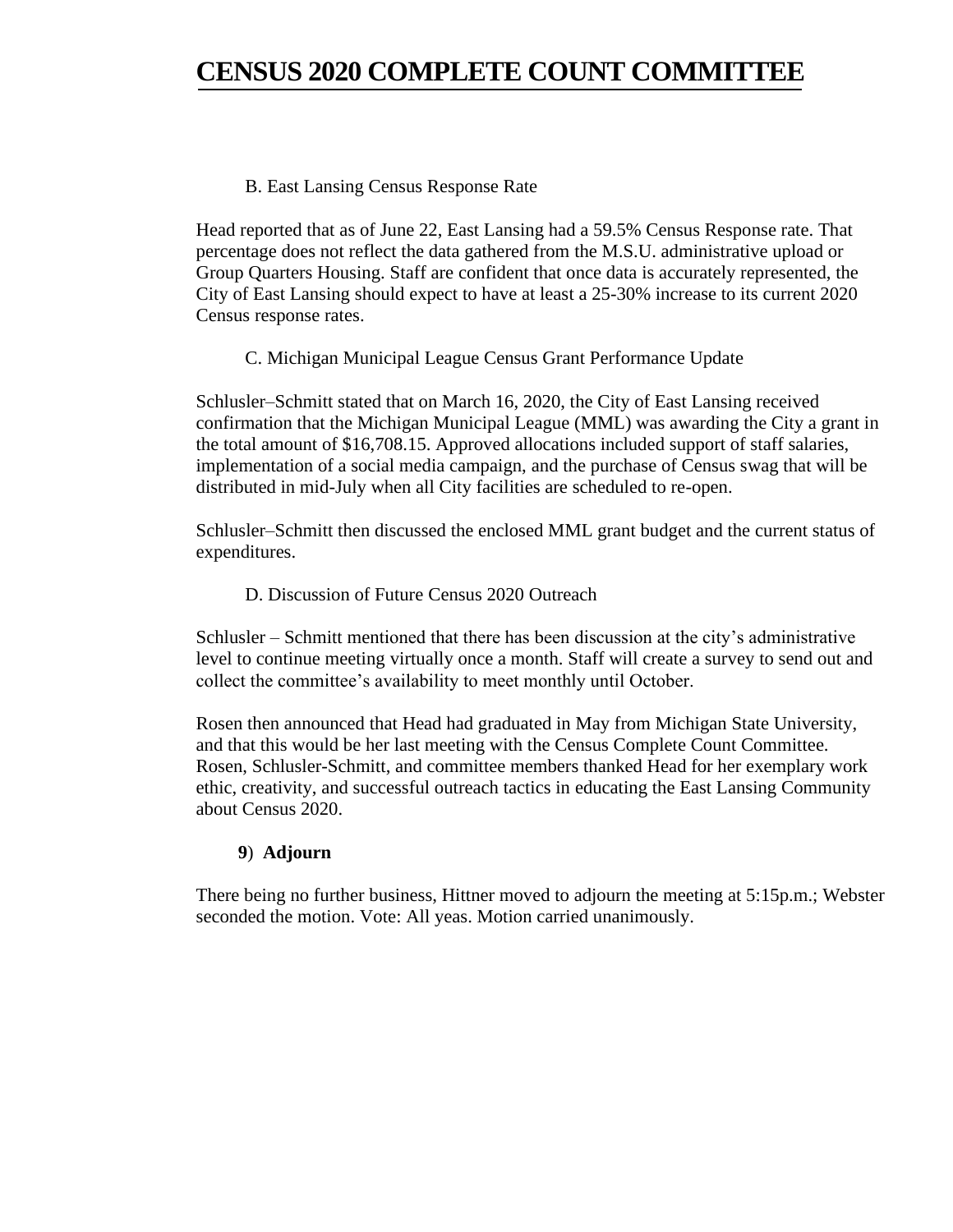

Quality Services for a Quality Community

## **MEMORANDUM**

| TO:             | <b>Census 2020 Complete Count Committee</b>                                 |
|-----------------|-----------------------------------------------------------------------------|
| <b>FROM:</b>    | Amy Schlusler-Schmitt, Community Development &<br><b>Engagement Manager</b> |
| DATE:           | <b>August 27, 2020</b>                                                      |
| <b>SUBJECT:</b> | <b>Consideration to Limit Public Comment to 2 Minutes Per Individual</b>    |

**City of East Lansing PLANNING, BUILDING & DEVELOPMENT** 410 Abbot Road East Lansing, MI 48823

> (517) 319-6930 www.cityofeastlansing.com

Due to the COVID-19 pandemic, the Census Complete Count Committee is holding its meeting via the video conferencing platform Zoom. In correspondence with MCL 15.263(1), it is the recommendation of the City Attorney's Office that all City affiliated boards and commissions holding virtual meetings adopt a rule limiting public comment to 2 minutes per individual.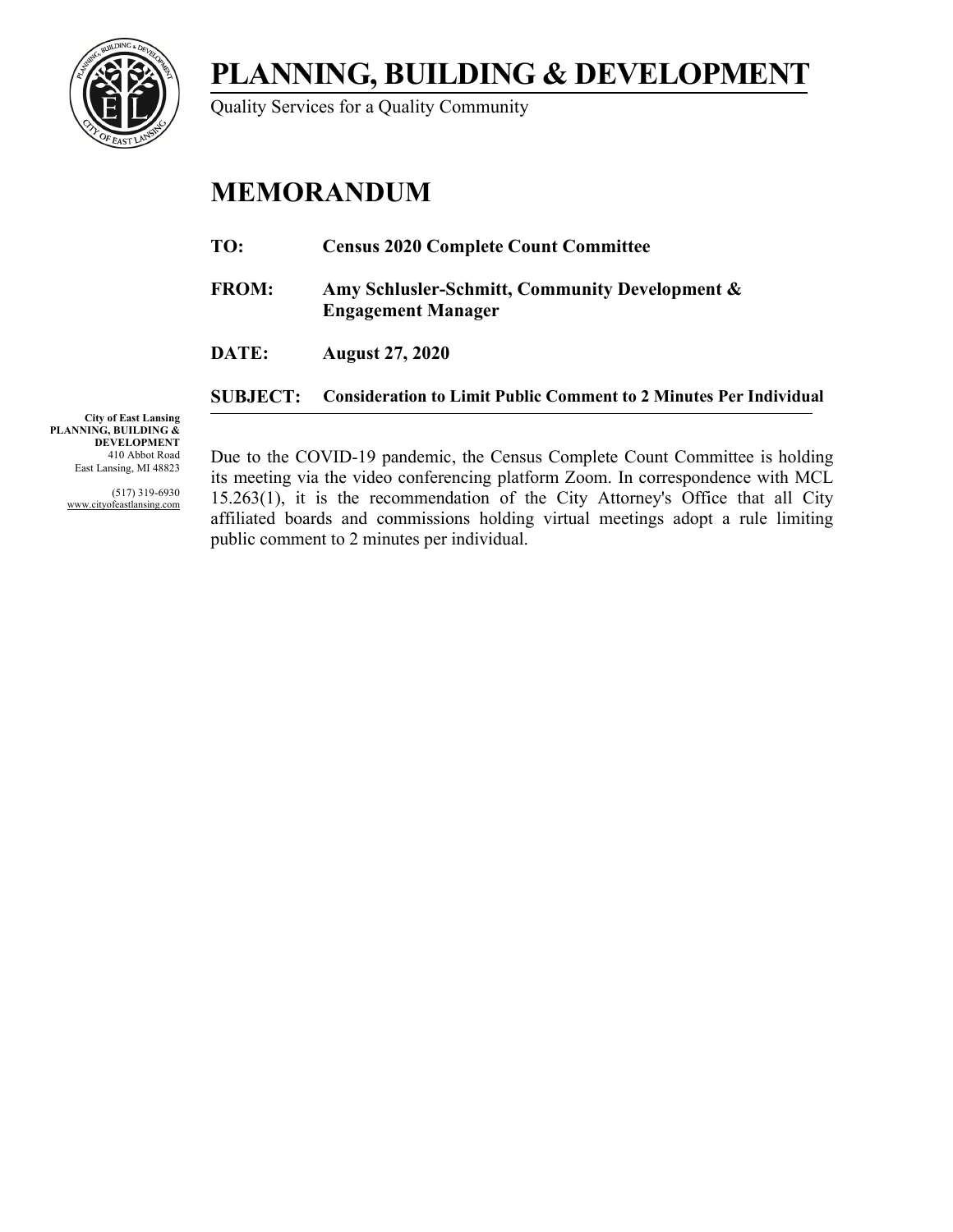

S<sub>n</sub>

## **Census 2020 Account Expenditures**

|                       |                                            | Journal     | Sub                                  |                                 |                            |                            |                          |                         |                        |                       |
|-----------------------|--------------------------------------------|-------------|--------------------------------------|---------------------------------|----------------------------|----------------------------|--------------------------|-------------------------|------------------------|-----------------------|
| G/L Date              | <b>Journal</b>                             | <b>Type</b> | Ledger                               | <b>Description/Project</b>      | Source                     | Reference                  | Debit Amount             | <b>Credit Amount</b>    |                        | <b>Actual Balance</b> |
|                       | G/L Account Number 101.50.5025.8435 Census |             |                                      |                                 |                            |                            |                          | <b>Balance To Date:</b> |                        | \$0.00                |
| 09/16/2019            | 2020-00000589                              | JE.         | AP                                   | A/P Invoice Entry               | Accounts                   |                            | 99.98                    |                         |                        | 99.98                 |
|                       |                                            |             |                                      |                                 | Payable                    |                            |                          |                         |                        |                       |
| <b>Invoice Number</b> | Vendor                                     |             | Description                          |                                 | Invoice Date               | Payment Type               | Payment Number           | Amount                  | Dist, Amount           |                       |
| H2723-102474          | Home Depot                                 |             | 10X10 Census Tent                    |                                 | 09/16/2019                 | Check                      | 217218                   | 99.98                   | 99.98                  |                       |
|                       |                                            |             |                                      |                                 |                            |                            | Total                    | \$99.98                 | \$99.98                |                       |
| 09/23/2019            | 2020-00000643                              | JE.         | AP                                   | A/P Invoice Entry               | <b>Accounts</b>            |                            | 17.20                    |                         |                        | 117.18                |
|                       |                                            |             |                                      |                                 | Payable                    |                            |                          |                         |                        |                       |
| Invoice Number        | Vendor                                     |             | Description                          |                                 | Invoice Date               | Payment Type               | Payment Number           | Amount                  | Dist, Amount           |                       |
| 2014337               | Home Depot                                 |             |                                      | Wooden Dowels for Census Banner | 09/18/2019                 | Check                      | 217418                   | 17.20                   | 17.20                  |                       |
|                       |                                            |             |                                      |                                 |                            |                            | Total                    | \$17.20                 | \$17.20                |                       |
| 09/24/2019            | 2020-00000728                              | JE.         | AP                                   | A/P Invoice Entry               | <b>Accounts</b>            |                            | 442.60                   |                         |                        | 559.78                |
| <b>Invoice Number</b> | Vendor                                     |             |                                      |                                 | Payable                    |                            |                          |                         |                        |                       |
| 13644                 |                                            |             | Description<br><b>Census Banners</b> |                                 | Invoice Date<br>09/17/2019 | Payment Type<br>Check      | Payment Number<br>217597 | Amount<br>442.60        | Dist. Amount<br>442.60 |                       |
|                       | Foresight Group, Inc.                      |             |                                      |                                 |                            |                            | Total                    | \$442.60                | \$442.60               |                       |
|                       |                                            |             |                                      |                                 |                            |                            |                          |                         |                        |                       |
|                       |                                            |             |                                      |                                 | Month                      | September 2019 Totals      | \$559.78                 | \$0.00                  |                        | \$559.78              |
| 10/02/2019            | 2020-00000828                              | JE.         | AP                                   | A/P Invoice Entry               | Accounts                   |                            | 548.16                   |                         |                        | 1,107.94              |
|                       |                                            |             |                                      |                                 | Payable                    |                            |                          |                         |                        |                       |
| Invoice Number        | Vendor                                     |             | Description                          |                                 | Invoice Date               | Payment Type               | Payment Number           | Amount                  | Dist. Amount           |                       |
| 160741                | <b>ASAP Printing Inc</b>                   |             |                                      | <b>Census Rack Brochures</b>    | 10/01/2019                 | Check                      | 217901                   | 548.16                  | 548.16                 |                       |
|                       |                                            |             |                                      |                                 |                            |                            | Total                    | \$548.16                | \$548.16               |                       |
|                       |                                            |             |                                      |                                 | Month                      | October 2019 Totals        | \$548.16                 | \$0.00                  |                        | \$1,107.94            |
| 11/06/2019            | 2020-00000988                              | JE          | AP                                   | A/P Invoice Entry               | Accounts                   |                            | 308.00                   |                         |                        | 1,415.94              |
|                       |                                            |             |                                      |                                 | Payable                    |                            |                          |                         |                        |                       |
| <b>Invoice Number</b> | Vendor                                     |             | Description                          |                                 | Invoice Date               | Payment Type               | Payment Number           | Amount                  | Dist. Amount           |                       |
| R107733738            | <b>Platinum Plus for Business</b>          |             | <b>Census Stickers</b>               |                                 | 11/01/2019                 | Check                      | 218469                   | 308.00                  | 308.00                 |                       |
|                       |                                            |             |                                      |                                 |                            |                            | Total                    | \$308.00                | \$308.00               |                       |
| 11/18/2019            | 2020-00001099                              | <b>JE</b>   | AP                                   | A/P Invoice Entry               | Accounts                   |                            | 45.00                    |                         |                        | 1,460.94              |
|                       |                                            |             |                                      |                                 | Payable                    |                            |                          |                         |                        |                       |
| <b>Invoice Number</b> | Vendor                                     |             | Description                          |                                 | Invoice Date               | Payment Type               | Payment Number           | Amount                  | Dist. Amount           |                       |
| 14936                 | Dataplex Print & Graphics                  |             | <b>Business Cards</b>                |                                 | 11/11/2019                 | Check                      | 218924                   | 90.00                   | 45.00                  |                       |
|                       |                                            |             |                                      |                                 |                            |                            | Total                    | \$90.00                 | \$45.00                |                       |
| 11/19/2019            | 2020-00001099                              | JE.         | AP                                   | A/P Invoice Entry               | <b>Accounts</b>            |                            | 392.71                   |                         |                        | 1,853.65              |
|                       |                                            |             |                                      |                                 | Payable                    |                            |                          |                         |                        |                       |
| <b>Invoice Number</b> | Vendor                                     |             | Description                          |                                 | Invoice Date               | Payment Type               | Payment Number           | Amount                  | Dist, Amount           |                       |
| DMB 2020-9            | <b>Platinum Plus for Business</b>          |             | <b>Magnets for Census</b>            |                                 | 11/14/2019                 | Check                      | 218816                   | 162.71                  | 162.71                 |                       |
| <b>DMB-10</b>         | Platinum Plus for Business                 |             |                                      | Census Purchase of Pens         | 11/19/2019                 | Check                      | 218816                   | 230.00                  | 230.00                 |                       |
|                       |                                            |             |                                      |                                 |                            |                            | Total                    | \$392.71                | \$392.71               |                       |
|                       |                                            |             |                                      |                                 |                            | Month November 2019 Totals | \$745.71                 | \$0.00                  |                        | \$1,853.65            |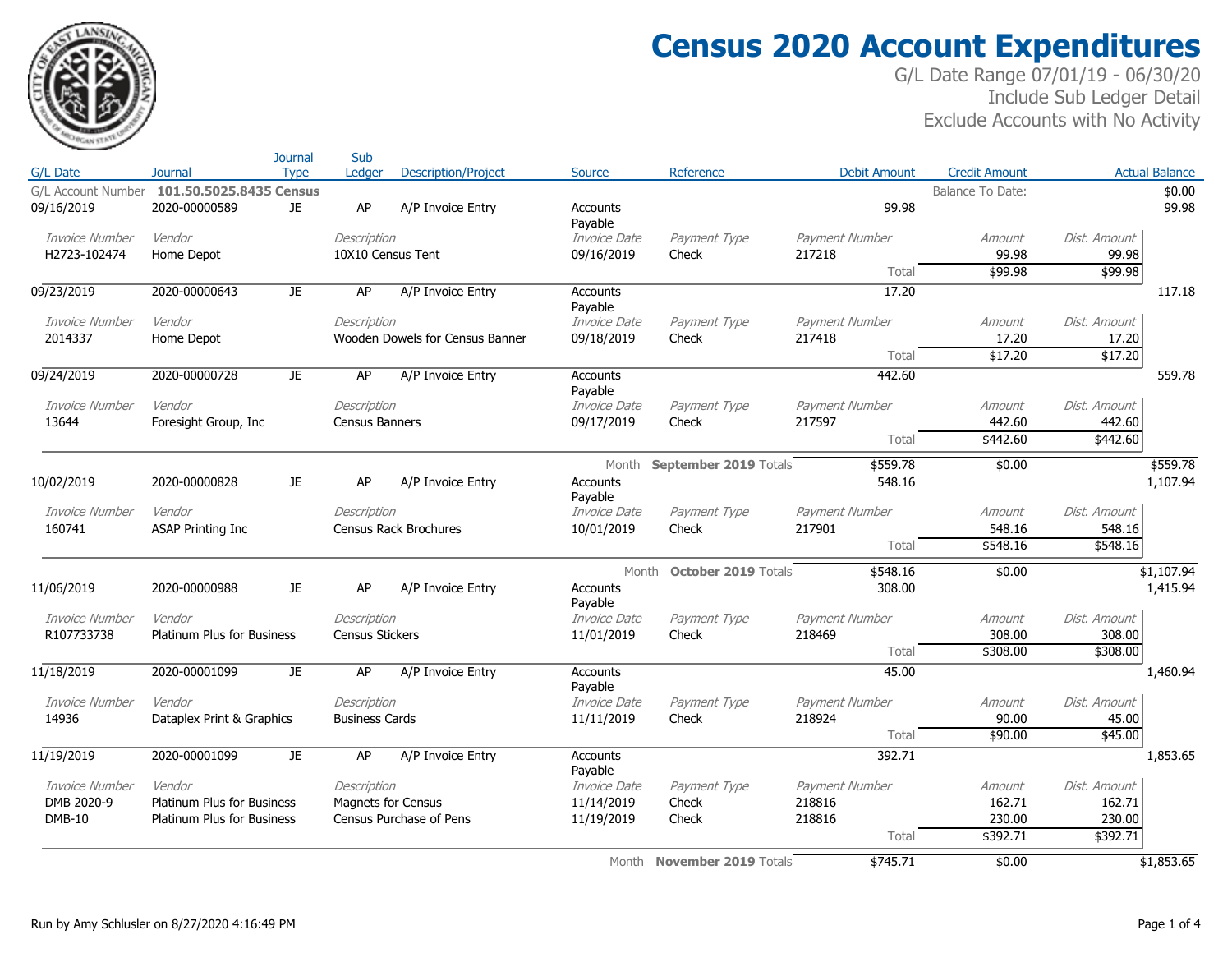

S<sub>n</sub>

## **Census 2020 Account Expenditures**

|                    |                                   | Journal     | Sub                |                                          |                     |                                                           |                     |                      |                    |                        |
|--------------------|-----------------------------------|-------------|--------------------|------------------------------------------|---------------------|-----------------------------------------------------------|---------------------|----------------------|--------------------|------------------------|
| G/L Date           | Journal                           | <b>Type</b> | Ledger             | <b>Description/Project</b>               | Source              | Reference                                                 | <b>Debit Amount</b> | <b>Credit Amount</b> |                    | <b>Actual Balance</b>  |
| G/L Account Number | 101.50.5025.8435 Census           |             |                    |                                          |                     |                                                           |                     | Balance To Date:     |                    | \$0.00                 |
| 12/06/2019         | 2020-00001232                     | JE.         | AP                 | A/P Invoice Entry                        | Accounts<br>Payable |                                                           | 524.83              |                      |                    | 2,378.48               |
| Invoice Number     | Vendor                            |             | Description        |                                          | Invoice Date        | Payment Type                                              | Payment Number      | Amount               | Dist. Amount       |                        |
| 161871             | <b>ASAP Printing Inc</b>          |             |                    | Census 2020 Rack Card-2                  | 12/04/2019          | Check                                                     | 219230              | 524.83               | 524.83             |                        |
|                    |                                   |             |                    |                                          |                     |                                                           | Total               | \$524.83             | \$524.83           |                        |
| 12/23/2019         | 2020-00001315                     | JE.         | AP                 | A/P Invoice Entry                        | Accounts<br>Payable |                                                           | 200.20              |                      |                    | 2,578.68               |
| Invoice Number     | Vendor                            |             | Description        |                                          | Invoice Date        | Payment Type                                              | Payment Number      | Amount               | Dist, Amount       |                        |
| 149083             | <b>Platinum Plus for Business</b> |             |                    | Census CCC Board Member Pins             | 12/19/2019          | Check                                                     | 219719              | 128.68               | 128.68             |                        |
| Census-2           | <b>Platinum Plus for Business</b> |             |                    | <b>Census Vertical Banner for Events</b> | 12/20/2019          | Check                                                     | 219719              | 71.52                | 71.52              |                        |
|                    |                                   |             |                    |                                          |                     |                                                           | Total               | \$200.20             | \$200.20           |                        |
| 12/30/2019         | 2020-00001315                     | JE.         | AP                 | A/P Invoice Entry                        | Accounts<br>Payable |                                                           | 129.00              |                      |                    | 2,707.68               |
| Invoice Number     | Vendor                            |             | Description        |                                          | Invoice Date        | Payment Type                                              | Payment Number      | Amount               | Dist. Amount       |                        |
| Census-3           | <b>Platinum Plus for Business</b> |             |                    | Tablecloth for Booths/Displays           | 12/20/2019          | Check                                                     | 219719              | 129.00               | 129.00             |                        |
|                    |                                   |             |                    |                                          |                     |                                                           | Total               | \$129.00             | \$129.00           |                        |
|                    |                                   |             |                    |                                          | Month               | <b>December 2019 Totals</b>                               | \$854.03            | \$0.00               |                    | \$2,707.68             |
| 01/08/2020         | 2020-00001467                     | JE.         | AP                 | A/P Invoice Entry                        | Accounts<br>Payable |                                                           | 143.23              |                      |                    | 2,850.91               |
| Invoice Number     | Vendor                            |             | Description        |                                          | Invoice Date        | Payment Type                                              | Payment Number      | Amount               | Dist. Amount       |                        |
| Census-4           | Platinum Plus for Business        |             |                    | <b>Banner for Census Events</b>          | 12/30/2019          | Check                                                     | 220019              | 143.23               | 143.23             |                        |
|                    |                                   |             |                    |                                          |                     |                                                           | Total               | \$143.23             | \$143.23           |                        |
| 02/03/2020         | 2020-00001607                     | JE.         | GL                 | Census activity parking<br>permits       | Month               | January 2020 Totals<br>Record Transaction -<br>Not System | \$143.23<br>60.00   | \$0.00               |                    | \$2,850.91<br>2,910.91 |
|                    |                                   |             |                    |                                          |                     | Generated                                                 |                     |                      |                    |                        |
| 02/03/2020         | 2020-00001851                     | JE.         | AP                 | A/P Invoice Entry                        | Accounts<br>Payable |                                                           | 100.00              |                      |                    | 3,010.91               |
| Invoice Number     | Vendor                            |             | Description        |                                          | Invoice Date        | Payment Type                                              | Payment Number      | Amount               | Dist. Amount       |                        |
| M4LDSP2N42         | <b>Platinum Plus for Business</b> |             |                    | Census 2020 Social Media Ads             | 01/31/2020          | Check                                                     | 221185<br>Total     | 100.00<br>\$100.00   | 100.00<br>\$100.00 |                        |
|                    |                                   |             |                    |                                          |                     |                                                           |                     |                      |                    |                        |
| 02/18/2020         | 2020-00001787                     | JE          | <b>AP</b>          | A/P Invoice Entry                        | Accounts<br>Payable |                                                           | 118.00              |                      |                    | 3,128.91               |
| Invoice Number     | Vendor                            |             | Description        |                                          | <i>Invoice Date</i> | Payment Type                                              | Payment Number      | Amount               | Dist. Amount       |                        |
| Rec. R816157277    | <b>Platinum Plus for Business</b> |             | I Counted Stickers |                                          | 02/18/2020          | Check                                                     | 221017              | 118.00               | 118.00             |                        |
|                    |                                   |             |                    |                                          |                     |                                                           | Total               | \$118.00             | \$118.00           |                        |
|                    |                                   |             |                    |                                          |                     | Month February 2020 Totals                                | \$278.00            | \$0.00               |                    | \$3,128.91             |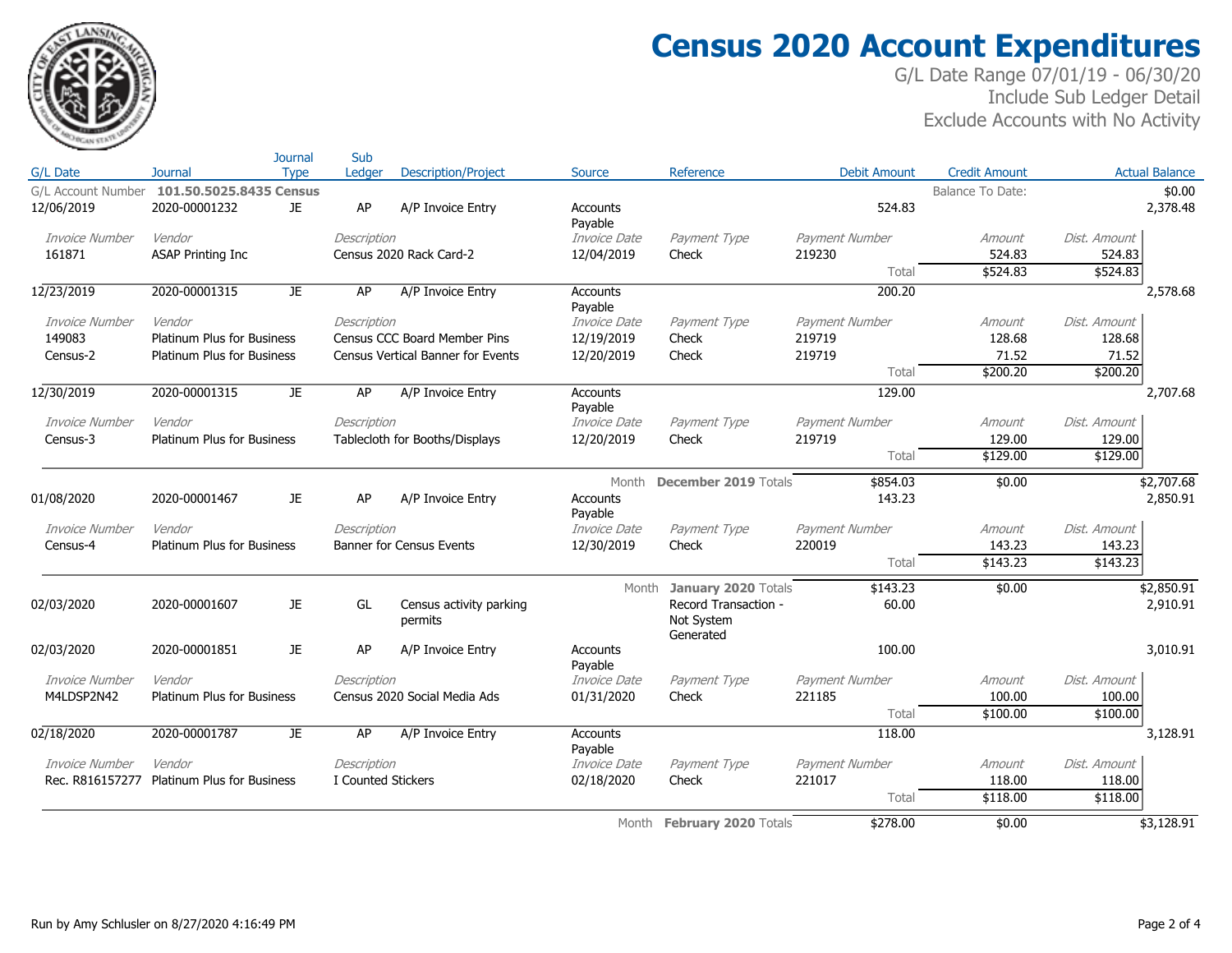

## **Census 2020 Account Expenditures**

| <b>Actual Balance</b><br>G/L Date<br><b>Type</b><br>Ledger<br>Reference<br><b>Debit Amount</b><br><b>Credit Amount</b><br><b>Journal</b><br>Source<br>G/L Account Number 101.50.5025.8435 Census<br>\$0.00<br><b>Balance To Date:</b><br>JE.<br>AP<br>247.15<br>3,376.06<br>03/02/2020<br>2020-00001851<br>A/P Invoice Entry<br>Accounts<br>Payable<br>Invoice Number<br>Vendor<br>Invoice Date<br>Payment Number<br>Description<br>Payment Type<br>Amount<br>Dist, Amount<br>PTBY6QEN42<br><b>Platinum Plus for Business</b><br>Census Weekly Facebook Ads<br>02/29/2020<br>221702<br>247.15<br>247.15<br>Check<br>\$247.15<br>\$247.15<br>Total<br>552.20<br>03/16/2020<br>2020-00001928<br><b>JE</b><br>AP<br>A/P Invoice Entry<br>3,928.26<br>Accounts<br>Payable<br>Vendor<br>Invoice Number<br>Description<br>Invoice Date<br>Payment Type<br>Payment Number<br>Dist, Amount<br>Amount<br>Census 2020 Selfie Photo Boards<br>99.00<br>99.00<br>163646<br><b>ASAP Printing Inc</b><br>03/12/2020<br>221452<br>Check<br>164436<br>221541<br>453.20<br>453.20<br><b>Platinum Plus for Business</b><br><b>Census Coasters</b><br>03/06/2020<br>Check<br>\$552.20<br>Total<br>\$552.20<br>JE<br><b>AP</b><br>300.00<br>2020-00001972<br>A/P Invoice Entry<br>4,228.26<br><b>Accounts</b><br>Payable<br>Invoice Date<br>Payment Number<br>Invoice Number<br>Vendor<br>Description<br>Payment Type<br>Dist. Amount<br>Amount<br>CENSUS 100<br>03/23/2020<br>300.00<br>Michigan State University<br>Census Design Postcards<br>Check<br>221687<br>300.00<br>\$300.00<br>\$300.00<br>Total<br>\$1,099.35<br>\$4,228.26<br>Month March 2020 Totals<br>\$0.00<br>226.14<br>4,454.40<br>04/03/2020<br>2020-00002378<br>JE.<br>AP<br>A/P Invoice Entry<br>Accounts<br>Payable<br>Vendor<br>Payment Type<br>Payment Number<br>Dist, Amount<br>Invoice Number<br>Description<br><i>Invoice Date</i><br>Amount<br>222934<br>226.14<br>226.14<br>XZCY3SSO52<br><b>Platinum Plus for Business</b><br>Census Facebook Ads<br>03/31/2020<br>Check<br>\$226.14<br>\$226.14<br>Total<br>\$226.14<br>\$4,454.40<br>Month April 2020 Totals<br>\$0.00<br>2020-00002378<br>JE.<br>AP<br>Accounts<br>184.82<br>4,639.22<br>A/P Invoice Entry<br>Payable<br>Invoice Date<br>Dist, Amount<br>Invoice Number<br>Vendor<br>Description<br>Payment Type<br>Payment Number<br>Amount<br>184.82<br>184.82<br>H4MCMREQ52<br>Platinum Plus for Business<br>Census Facebook Ads-March 31-April 29<br>04/30/2020<br>Check<br>222934<br>\$184.82<br>\$184.82<br>Total<br>\$4,639.22<br>Month May 2020 Totals<br>\$184.82<br>\$0.00<br>AP<br>06/01/2020<br>2020-00002449<br>JE.<br>A/P Invoice Entry<br><b>Accounts</b><br>3,500.00<br>8,139.22<br>Payable<br>Invoice Number<br>Vendor<br>Invoice Date<br>Payment Type<br>Payment Number<br>Dist. Amount<br>Description<br>Amount<br>7230<br>Martin Waymire<br>June Census Ads<br>06/01/2020<br>223009<br>3,500.00<br>3,500.00<br>Check<br>\$3,500.00<br>\$3,500.00<br>Total<br>06/01/2020<br>2020-00002623<br>AP<br>89.95<br>8,229.17<br>JE<br>A/P Invoice Entry<br><b>Accounts</b><br>Payable<br>Invoice Number<br>Vendor<br>Invoice Date<br>Payment Type<br>Payment Number<br>Dist. Amount<br>Description<br>Amount<br>223344<br>89.95<br>NFC2CTSQ52<br>Platinum Plus for Business<br>May Census Ads<br>05/31/2020<br>Check<br>89.95<br>\$89.95<br>\$89.95<br>Total |            | Journal | Sub |                            |  |  |  |
|---------------------------------------------------------------------------------------------------------------------------------------------------------------------------------------------------------------------------------------------------------------------------------------------------------------------------------------------------------------------------------------------------------------------------------------------------------------------------------------------------------------------------------------------------------------------------------------------------------------------------------------------------------------------------------------------------------------------------------------------------------------------------------------------------------------------------------------------------------------------------------------------------------------------------------------------------------------------------------------------------------------------------------------------------------------------------------------------------------------------------------------------------------------------------------------------------------------------------------------------------------------------------------------------------------------------------------------------------------------------------------------------------------------------------------------------------------------------------------------------------------------------------------------------------------------------------------------------------------------------------------------------------------------------------------------------------------------------------------------------------------------------------------------------------------------------------------------------------------------------------------------------------------------------------------------------------------------------------------------------------------------------------------------------------------------------------------------------------------------------------------------------------------------------------------------------------------------------------------------------------------------------------------------------------------------------------------------------------------------------------------------------------------------------------------------------------------------------------------------------------------------------------------------------------------------------------------------------------------------------------------------------------------------------------------------------------------------------------------------------------------------------------------------------------------------------------------------------------------------------------------------------------------------------------------------------------------------------------------------------------------------------------------------------------------------------------------------------------------------------------------------------------------------------------------------------------------------------------------------------------------------------------------------------------------------------------------------------------------------------------------------|------------|---------|-----|----------------------------|--|--|--|
|                                                                                                                                                                                                                                                                                                                                                                                                                                                                                                                                                                                                                                                                                                                                                                                                                                                                                                                                                                                                                                                                                                                                                                                                                                                                                                                                                                                                                                                                                                                                                                                                                                                                                                                                                                                                                                                                                                                                                                                                                                                                                                                                                                                                                                                                                                                                                                                                                                                                                                                                                                                                                                                                                                                                                                                                                                                                                                                                                                                                                                                                                                                                                                                                                                                                                                                                                                                       |            |         |     | <b>Description/Project</b> |  |  |  |
|                                                                                                                                                                                                                                                                                                                                                                                                                                                                                                                                                                                                                                                                                                                                                                                                                                                                                                                                                                                                                                                                                                                                                                                                                                                                                                                                                                                                                                                                                                                                                                                                                                                                                                                                                                                                                                                                                                                                                                                                                                                                                                                                                                                                                                                                                                                                                                                                                                                                                                                                                                                                                                                                                                                                                                                                                                                                                                                                                                                                                                                                                                                                                                                                                                                                                                                                                                                       |            |         |     |                            |  |  |  |
|                                                                                                                                                                                                                                                                                                                                                                                                                                                                                                                                                                                                                                                                                                                                                                                                                                                                                                                                                                                                                                                                                                                                                                                                                                                                                                                                                                                                                                                                                                                                                                                                                                                                                                                                                                                                                                                                                                                                                                                                                                                                                                                                                                                                                                                                                                                                                                                                                                                                                                                                                                                                                                                                                                                                                                                                                                                                                                                                                                                                                                                                                                                                                                                                                                                                                                                                                                                       |            |         |     |                            |  |  |  |
|                                                                                                                                                                                                                                                                                                                                                                                                                                                                                                                                                                                                                                                                                                                                                                                                                                                                                                                                                                                                                                                                                                                                                                                                                                                                                                                                                                                                                                                                                                                                                                                                                                                                                                                                                                                                                                                                                                                                                                                                                                                                                                                                                                                                                                                                                                                                                                                                                                                                                                                                                                                                                                                                                                                                                                                                                                                                                                                                                                                                                                                                                                                                                                                                                                                                                                                                                                                       |            |         |     |                            |  |  |  |
|                                                                                                                                                                                                                                                                                                                                                                                                                                                                                                                                                                                                                                                                                                                                                                                                                                                                                                                                                                                                                                                                                                                                                                                                                                                                                                                                                                                                                                                                                                                                                                                                                                                                                                                                                                                                                                                                                                                                                                                                                                                                                                                                                                                                                                                                                                                                                                                                                                                                                                                                                                                                                                                                                                                                                                                                                                                                                                                                                                                                                                                                                                                                                                                                                                                                                                                                                                                       |            |         |     |                            |  |  |  |
|                                                                                                                                                                                                                                                                                                                                                                                                                                                                                                                                                                                                                                                                                                                                                                                                                                                                                                                                                                                                                                                                                                                                                                                                                                                                                                                                                                                                                                                                                                                                                                                                                                                                                                                                                                                                                                                                                                                                                                                                                                                                                                                                                                                                                                                                                                                                                                                                                                                                                                                                                                                                                                                                                                                                                                                                                                                                                                                                                                                                                                                                                                                                                                                                                                                                                                                                                                                       |            |         |     |                            |  |  |  |
|                                                                                                                                                                                                                                                                                                                                                                                                                                                                                                                                                                                                                                                                                                                                                                                                                                                                                                                                                                                                                                                                                                                                                                                                                                                                                                                                                                                                                                                                                                                                                                                                                                                                                                                                                                                                                                                                                                                                                                                                                                                                                                                                                                                                                                                                                                                                                                                                                                                                                                                                                                                                                                                                                                                                                                                                                                                                                                                                                                                                                                                                                                                                                                                                                                                                                                                                                                                       |            |         |     |                            |  |  |  |
|                                                                                                                                                                                                                                                                                                                                                                                                                                                                                                                                                                                                                                                                                                                                                                                                                                                                                                                                                                                                                                                                                                                                                                                                                                                                                                                                                                                                                                                                                                                                                                                                                                                                                                                                                                                                                                                                                                                                                                                                                                                                                                                                                                                                                                                                                                                                                                                                                                                                                                                                                                                                                                                                                                                                                                                                                                                                                                                                                                                                                                                                                                                                                                                                                                                                                                                                                                                       |            |         |     |                            |  |  |  |
|                                                                                                                                                                                                                                                                                                                                                                                                                                                                                                                                                                                                                                                                                                                                                                                                                                                                                                                                                                                                                                                                                                                                                                                                                                                                                                                                                                                                                                                                                                                                                                                                                                                                                                                                                                                                                                                                                                                                                                                                                                                                                                                                                                                                                                                                                                                                                                                                                                                                                                                                                                                                                                                                                                                                                                                                                                                                                                                                                                                                                                                                                                                                                                                                                                                                                                                                                                                       |            |         |     |                            |  |  |  |
|                                                                                                                                                                                                                                                                                                                                                                                                                                                                                                                                                                                                                                                                                                                                                                                                                                                                                                                                                                                                                                                                                                                                                                                                                                                                                                                                                                                                                                                                                                                                                                                                                                                                                                                                                                                                                                                                                                                                                                                                                                                                                                                                                                                                                                                                                                                                                                                                                                                                                                                                                                                                                                                                                                                                                                                                                                                                                                                                                                                                                                                                                                                                                                                                                                                                                                                                                                                       |            |         |     |                            |  |  |  |
|                                                                                                                                                                                                                                                                                                                                                                                                                                                                                                                                                                                                                                                                                                                                                                                                                                                                                                                                                                                                                                                                                                                                                                                                                                                                                                                                                                                                                                                                                                                                                                                                                                                                                                                                                                                                                                                                                                                                                                                                                                                                                                                                                                                                                                                                                                                                                                                                                                                                                                                                                                                                                                                                                                                                                                                                                                                                                                                                                                                                                                                                                                                                                                                                                                                                                                                                                                                       |            |         |     |                            |  |  |  |
|                                                                                                                                                                                                                                                                                                                                                                                                                                                                                                                                                                                                                                                                                                                                                                                                                                                                                                                                                                                                                                                                                                                                                                                                                                                                                                                                                                                                                                                                                                                                                                                                                                                                                                                                                                                                                                                                                                                                                                                                                                                                                                                                                                                                                                                                                                                                                                                                                                                                                                                                                                                                                                                                                                                                                                                                                                                                                                                                                                                                                                                                                                                                                                                                                                                                                                                                                                                       |            |         |     |                            |  |  |  |
|                                                                                                                                                                                                                                                                                                                                                                                                                                                                                                                                                                                                                                                                                                                                                                                                                                                                                                                                                                                                                                                                                                                                                                                                                                                                                                                                                                                                                                                                                                                                                                                                                                                                                                                                                                                                                                                                                                                                                                                                                                                                                                                                                                                                                                                                                                                                                                                                                                                                                                                                                                                                                                                                                                                                                                                                                                                                                                                                                                                                                                                                                                                                                                                                                                                                                                                                                                                       | 03/23/2020 |         |     |                            |  |  |  |
|                                                                                                                                                                                                                                                                                                                                                                                                                                                                                                                                                                                                                                                                                                                                                                                                                                                                                                                                                                                                                                                                                                                                                                                                                                                                                                                                                                                                                                                                                                                                                                                                                                                                                                                                                                                                                                                                                                                                                                                                                                                                                                                                                                                                                                                                                                                                                                                                                                                                                                                                                                                                                                                                                                                                                                                                                                                                                                                                                                                                                                                                                                                                                                                                                                                                                                                                                                                       |            |         |     |                            |  |  |  |
|                                                                                                                                                                                                                                                                                                                                                                                                                                                                                                                                                                                                                                                                                                                                                                                                                                                                                                                                                                                                                                                                                                                                                                                                                                                                                                                                                                                                                                                                                                                                                                                                                                                                                                                                                                                                                                                                                                                                                                                                                                                                                                                                                                                                                                                                                                                                                                                                                                                                                                                                                                                                                                                                                                                                                                                                                                                                                                                                                                                                                                                                                                                                                                                                                                                                                                                                                                                       |            |         |     |                            |  |  |  |
|                                                                                                                                                                                                                                                                                                                                                                                                                                                                                                                                                                                                                                                                                                                                                                                                                                                                                                                                                                                                                                                                                                                                                                                                                                                                                                                                                                                                                                                                                                                                                                                                                                                                                                                                                                                                                                                                                                                                                                                                                                                                                                                                                                                                                                                                                                                                                                                                                                                                                                                                                                                                                                                                                                                                                                                                                                                                                                                                                                                                                                                                                                                                                                                                                                                                                                                                                                                       |            |         |     |                            |  |  |  |
|                                                                                                                                                                                                                                                                                                                                                                                                                                                                                                                                                                                                                                                                                                                                                                                                                                                                                                                                                                                                                                                                                                                                                                                                                                                                                                                                                                                                                                                                                                                                                                                                                                                                                                                                                                                                                                                                                                                                                                                                                                                                                                                                                                                                                                                                                                                                                                                                                                                                                                                                                                                                                                                                                                                                                                                                                                                                                                                                                                                                                                                                                                                                                                                                                                                                                                                                                                                       |            |         |     |                            |  |  |  |
|                                                                                                                                                                                                                                                                                                                                                                                                                                                                                                                                                                                                                                                                                                                                                                                                                                                                                                                                                                                                                                                                                                                                                                                                                                                                                                                                                                                                                                                                                                                                                                                                                                                                                                                                                                                                                                                                                                                                                                                                                                                                                                                                                                                                                                                                                                                                                                                                                                                                                                                                                                                                                                                                                                                                                                                                                                                                                                                                                                                                                                                                                                                                                                                                                                                                                                                                                                                       |            |         |     |                            |  |  |  |
|                                                                                                                                                                                                                                                                                                                                                                                                                                                                                                                                                                                                                                                                                                                                                                                                                                                                                                                                                                                                                                                                                                                                                                                                                                                                                                                                                                                                                                                                                                                                                                                                                                                                                                                                                                                                                                                                                                                                                                                                                                                                                                                                                                                                                                                                                                                                                                                                                                                                                                                                                                                                                                                                                                                                                                                                                                                                                                                                                                                                                                                                                                                                                                                                                                                                                                                                                                                       |            |         |     |                            |  |  |  |
|                                                                                                                                                                                                                                                                                                                                                                                                                                                                                                                                                                                                                                                                                                                                                                                                                                                                                                                                                                                                                                                                                                                                                                                                                                                                                                                                                                                                                                                                                                                                                                                                                                                                                                                                                                                                                                                                                                                                                                                                                                                                                                                                                                                                                                                                                                                                                                                                                                                                                                                                                                                                                                                                                                                                                                                                                                                                                                                                                                                                                                                                                                                                                                                                                                                                                                                                                                                       |            |         |     |                            |  |  |  |
|                                                                                                                                                                                                                                                                                                                                                                                                                                                                                                                                                                                                                                                                                                                                                                                                                                                                                                                                                                                                                                                                                                                                                                                                                                                                                                                                                                                                                                                                                                                                                                                                                                                                                                                                                                                                                                                                                                                                                                                                                                                                                                                                                                                                                                                                                                                                                                                                                                                                                                                                                                                                                                                                                                                                                                                                                                                                                                                                                                                                                                                                                                                                                                                                                                                                                                                                                                                       |            |         |     |                            |  |  |  |
|                                                                                                                                                                                                                                                                                                                                                                                                                                                                                                                                                                                                                                                                                                                                                                                                                                                                                                                                                                                                                                                                                                                                                                                                                                                                                                                                                                                                                                                                                                                                                                                                                                                                                                                                                                                                                                                                                                                                                                                                                                                                                                                                                                                                                                                                                                                                                                                                                                                                                                                                                                                                                                                                                                                                                                                                                                                                                                                                                                                                                                                                                                                                                                                                                                                                                                                                                                                       |            |         |     |                            |  |  |  |
|                                                                                                                                                                                                                                                                                                                                                                                                                                                                                                                                                                                                                                                                                                                                                                                                                                                                                                                                                                                                                                                                                                                                                                                                                                                                                                                                                                                                                                                                                                                                                                                                                                                                                                                                                                                                                                                                                                                                                                                                                                                                                                                                                                                                                                                                                                                                                                                                                                                                                                                                                                                                                                                                                                                                                                                                                                                                                                                                                                                                                                                                                                                                                                                                                                                                                                                                                                                       |            |         |     |                            |  |  |  |
|                                                                                                                                                                                                                                                                                                                                                                                                                                                                                                                                                                                                                                                                                                                                                                                                                                                                                                                                                                                                                                                                                                                                                                                                                                                                                                                                                                                                                                                                                                                                                                                                                                                                                                                                                                                                                                                                                                                                                                                                                                                                                                                                                                                                                                                                                                                                                                                                                                                                                                                                                                                                                                                                                                                                                                                                                                                                                                                                                                                                                                                                                                                                                                                                                                                                                                                                                                                       | 05/04/2020 |         |     |                            |  |  |  |
|                                                                                                                                                                                                                                                                                                                                                                                                                                                                                                                                                                                                                                                                                                                                                                                                                                                                                                                                                                                                                                                                                                                                                                                                                                                                                                                                                                                                                                                                                                                                                                                                                                                                                                                                                                                                                                                                                                                                                                                                                                                                                                                                                                                                                                                                                                                                                                                                                                                                                                                                                                                                                                                                                                                                                                                                                                                                                                                                                                                                                                                                                                                                                                                                                                                                                                                                                                                       |            |         |     |                            |  |  |  |
|                                                                                                                                                                                                                                                                                                                                                                                                                                                                                                                                                                                                                                                                                                                                                                                                                                                                                                                                                                                                                                                                                                                                                                                                                                                                                                                                                                                                                                                                                                                                                                                                                                                                                                                                                                                                                                                                                                                                                                                                                                                                                                                                                                                                                                                                                                                                                                                                                                                                                                                                                                                                                                                                                                                                                                                                                                                                                                                                                                                                                                                                                                                                                                                                                                                                                                                                                                                       |            |         |     |                            |  |  |  |
|                                                                                                                                                                                                                                                                                                                                                                                                                                                                                                                                                                                                                                                                                                                                                                                                                                                                                                                                                                                                                                                                                                                                                                                                                                                                                                                                                                                                                                                                                                                                                                                                                                                                                                                                                                                                                                                                                                                                                                                                                                                                                                                                                                                                                                                                                                                                                                                                                                                                                                                                                                                                                                                                                                                                                                                                                                                                                                                                                                                                                                                                                                                                                                                                                                                                                                                                                                                       |            |         |     |                            |  |  |  |
|                                                                                                                                                                                                                                                                                                                                                                                                                                                                                                                                                                                                                                                                                                                                                                                                                                                                                                                                                                                                                                                                                                                                                                                                                                                                                                                                                                                                                                                                                                                                                                                                                                                                                                                                                                                                                                                                                                                                                                                                                                                                                                                                                                                                                                                                                                                                                                                                                                                                                                                                                                                                                                                                                                                                                                                                                                                                                                                                                                                                                                                                                                                                                                                                                                                                                                                                                                                       |            |         |     |                            |  |  |  |
|                                                                                                                                                                                                                                                                                                                                                                                                                                                                                                                                                                                                                                                                                                                                                                                                                                                                                                                                                                                                                                                                                                                                                                                                                                                                                                                                                                                                                                                                                                                                                                                                                                                                                                                                                                                                                                                                                                                                                                                                                                                                                                                                                                                                                                                                                                                                                                                                                                                                                                                                                                                                                                                                                                                                                                                                                                                                                                                                                                                                                                                                                                                                                                                                                                                                                                                                                                                       |            |         |     |                            |  |  |  |
|                                                                                                                                                                                                                                                                                                                                                                                                                                                                                                                                                                                                                                                                                                                                                                                                                                                                                                                                                                                                                                                                                                                                                                                                                                                                                                                                                                                                                                                                                                                                                                                                                                                                                                                                                                                                                                                                                                                                                                                                                                                                                                                                                                                                                                                                                                                                                                                                                                                                                                                                                                                                                                                                                                                                                                                                                                                                                                                                                                                                                                                                                                                                                                                                                                                                                                                                                                                       |            |         |     |                            |  |  |  |
|                                                                                                                                                                                                                                                                                                                                                                                                                                                                                                                                                                                                                                                                                                                                                                                                                                                                                                                                                                                                                                                                                                                                                                                                                                                                                                                                                                                                                                                                                                                                                                                                                                                                                                                                                                                                                                                                                                                                                                                                                                                                                                                                                                                                                                                                                                                                                                                                                                                                                                                                                                                                                                                                                                                                                                                                                                                                                                                                                                                                                                                                                                                                                                                                                                                                                                                                                                                       |            |         |     |                            |  |  |  |
|                                                                                                                                                                                                                                                                                                                                                                                                                                                                                                                                                                                                                                                                                                                                                                                                                                                                                                                                                                                                                                                                                                                                                                                                                                                                                                                                                                                                                                                                                                                                                                                                                                                                                                                                                                                                                                                                                                                                                                                                                                                                                                                                                                                                                                                                                                                                                                                                                                                                                                                                                                                                                                                                                                                                                                                                                                                                                                                                                                                                                                                                                                                                                                                                                                                                                                                                                                                       |            |         |     |                            |  |  |  |
|                                                                                                                                                                                                                                                                                                                                                                                                                                                                                                                                                                                                                                                                                                                                                                                                                                                                                                                                                                                                                                                                                                                                                                                                                                                                                                                                                                                                                                                                                                                                                                                                                                                                                                                                                                                                                                                                                                                                                                                                                                                                                                                                                                                                                                                                                                                                                                                                                                                                                                                                                                                                                                                                                                                                                                                                                                                                                                                                                                                                                                                                                                                                                                                                                                                                                                                                                                                       |            |         |     |                            |  |  |  |
|                                                                                                                                                                                                                                                                                                                                                                                                                                                                                                                                                                                                                                                                                                                                                                                                                                                                                                                                                                                                                                                                                                                                                                                                                                                                                                                                                                                                                                                                                                                                                                                                                                                                                                                                                                                                                                                                                                                                                                                                                                                                                                                                                                                                                                                                                                                                                                                                                                                                                                                                                                                                                                                                                                                                                                                                                                                                                                                                                                                                                                                                                                                                                                                                                                                                                                                                                                                       |            |         |     |                            |  |  |  |
|                                                                                                                                                                                                                                                                                                                                                                                                                                                                                                                                                                                                                                                                                                                                                                                                                                                                                                                                                                                                                                                                                                                                                                                                                                                                                                                                                                                                                                                                                                                                                                                                                                                                                                                                                                                                                                                                                                                                                                                                                                                                                                                                                                                                                                                                                                                                                                                                                                                                                                                                                                                                                                                                                                                                                                                                                                                                                                                                                                                                                                                                                                                                                                                                                                                                                                                                                                                       |            |         |     |                            |  |  |  |
|                                                                                                                                                                                                                                                                                                                                                                                                                                                                                                                                                                                                                                                                                                                                                                                                                                                                                                                                                                                                                                                                                                                                                                                                                                                                                                                                                                                                                                                                                                                                                                                                                                                                                                                                                                                                                                                                                                                                                                                                                                                                                                                                                                                                                                                                                                                                                                                                                                                                                                                                                                                                                                                                                                                                                                                                                                                                                                                                                                                                                                                                                                                                                                                                                                                                                                                                                                                       |            |         |     |                            |  |  |  |
|                                                                                                                                                                                                                                                                                                                                                                                                                                                                                                                                                                                                                                                                                                                                                                                                                                                                                                                                                                                                                                                                                                                                                                                                                                                                                                                                                                                                                                                                                                                                                                                                                                                                                                                                                                                                                                                                                                                                                                                                                                                                                                                                                                                                                                                                                                                                                                                                                                                                                                                                                                                                                                                                                                                                                                                                                                                                                                                                                                                                                                                                                                                                                                                                                                                                                                                                                                                       |            |         |     |                            |  |  |  |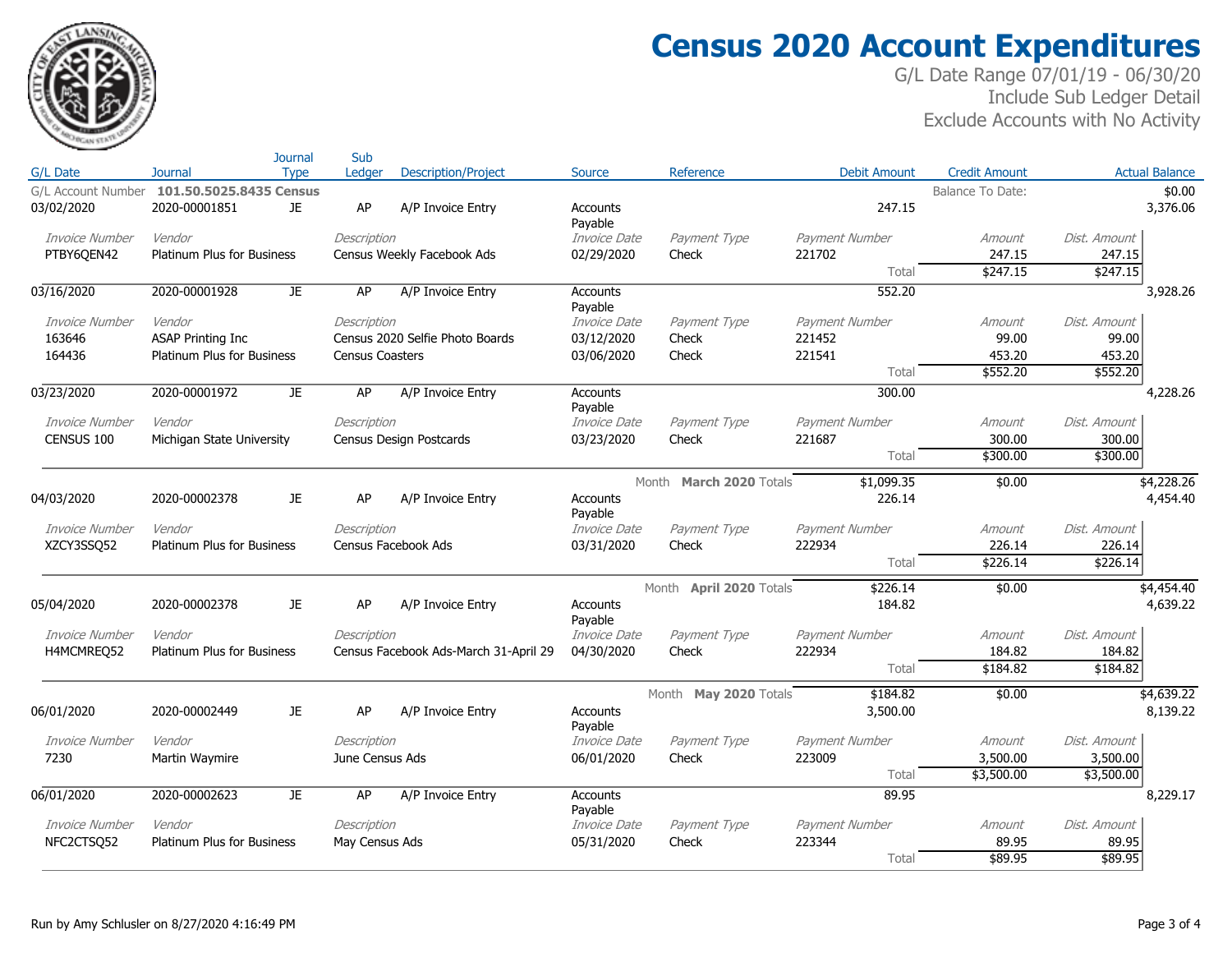

## **Census 2020 Account Expenditures**

|                    |                                   | <b>Journal</b> | Sub         |                               |                     |                                          |                |                      |              |                       |
|--------------------|-----------------------------------|----------------|-------------|-------------------------------|---------------------|------------------------------------------|----------------|----------------------|--------------|-----------------------|
| G/L Date           | <b>Journal</b>                    | Type           | Ledger      | <b>Description/Project</b>    | Source              | Reference                                | Debit Amount   | <b>Credit Amount</b> |              | <b>Actual Balance</b> |
| G/L Account Number | 101.50.5025.8435 Census           |                |             |                               |                     |                                          |                | Balance To Date:     |              | \$0.00                |
| 06/11/2020         | 2020-00002541                     | JE.            | AP          | A/P Invoice Entry             | Accounts<br>Payable |                                          | 867.15         |                      |              | 9,096.32              |
| Invoice Number     | Vendor                            |                | Description |                               | <i>Invoice Date</i> | Payment Type                             | Payment Number | Amount               | Dist, Amount |                       |
| S207813            | <b>Platinum Plus for Business</b> |                |             | Census Swag Paid by MML Grant | 06/04/2020          | Check                                    | 223220         | 867.15               | 867.15       |                       |
|                    |                                   |                |             |                               |                     |                                          | Total          | \$867.15             | \$867.15     |                       |
|                    |                                   |                |             |                               |                     | Month June 2020 Totals                   | \$4,457.10     | \$0.00               |              | \$9,096.32            |
|                    |                                   |                |             |                               |                     | Account <b>Census</b> Totals             | \$9,096.32     | \$0.00               |              | \$9,096.32            |
|                    |                                   |                |             |                               | <b>Division</b>     | <b>Planning and Zoning Totals</b>        | \$9,096.32     | \$0.00               |              |                       |
|                    |                                   |                |             |                               |                     | Department Planning, Bldg and Dev Totals | \$9,096.32     | \$0.00               |              |                       |
|                    |                                   |                |             |                               |                     | Fund <b>General Fund</b> Totals          | \$9,096.32     | \$0.00               |              |                       |
|                    |                                   |                |             |                               |                     | <b>Grand Totals</b>                      | \$9,096.32     | \$0.00               |              |                       |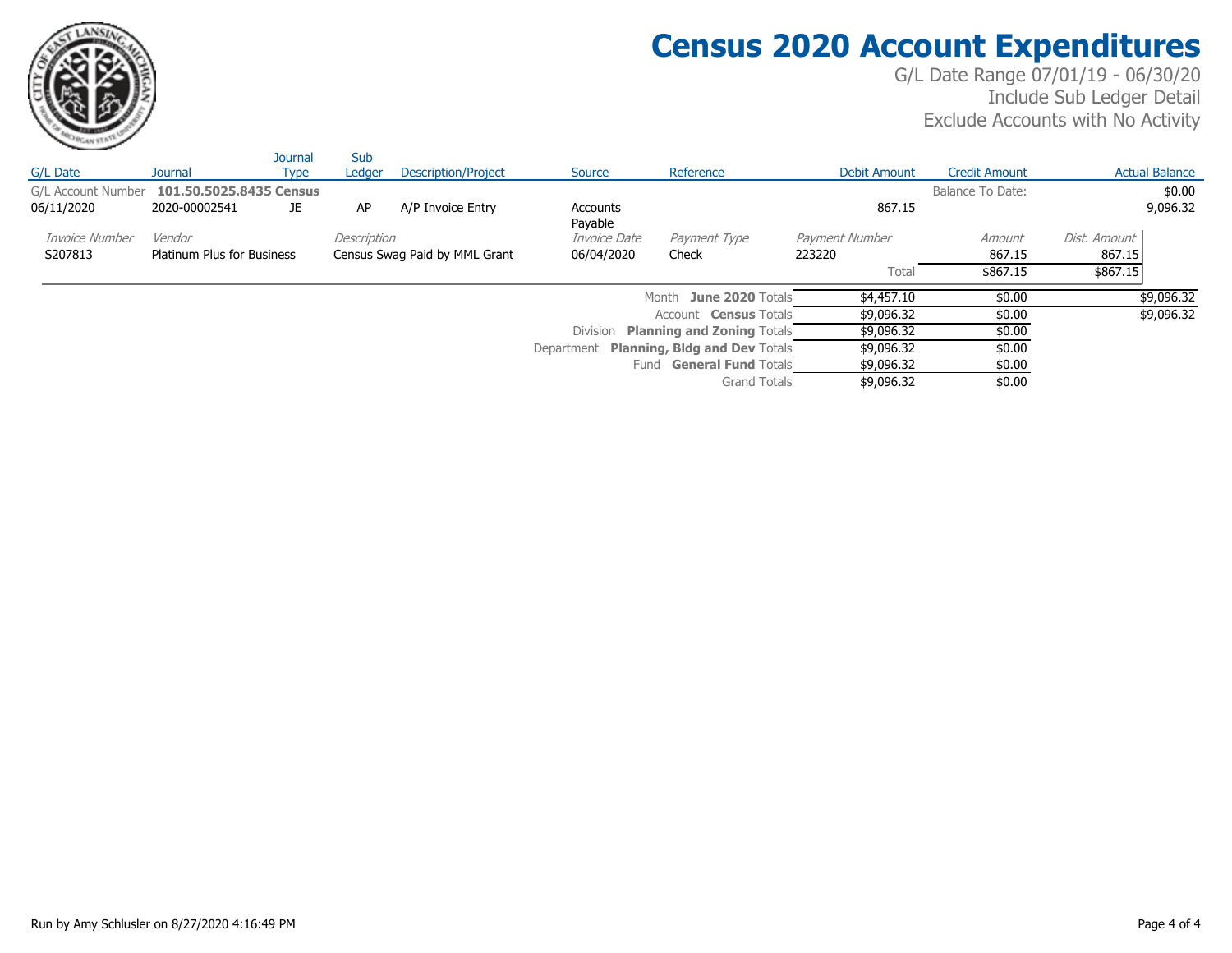### **MICHIGAN MUNICIPAL LEAGUE (MML) GRANT EXPENDITURES**

| TOTAL GRANT ALLOCATION              | \$16,708.15 |
|-------------------------------------|-------------|
| March Expenditure                   | \$1,426.13  |
| April Expenditure                   | \$1,150.90  |
| May Expenditure                     | \$6,073.75  |
| June Expenditure                    | \$6,850.95  |
| July Expenditure                    | \$0.00      |
| <b>August Expenditure</b>           | \$440.16    |
| Total Expenditures To Date:         | \$15,941.89 |
| <b>REMAINING MML GRANT BALANCE:</b> | \$766.26    |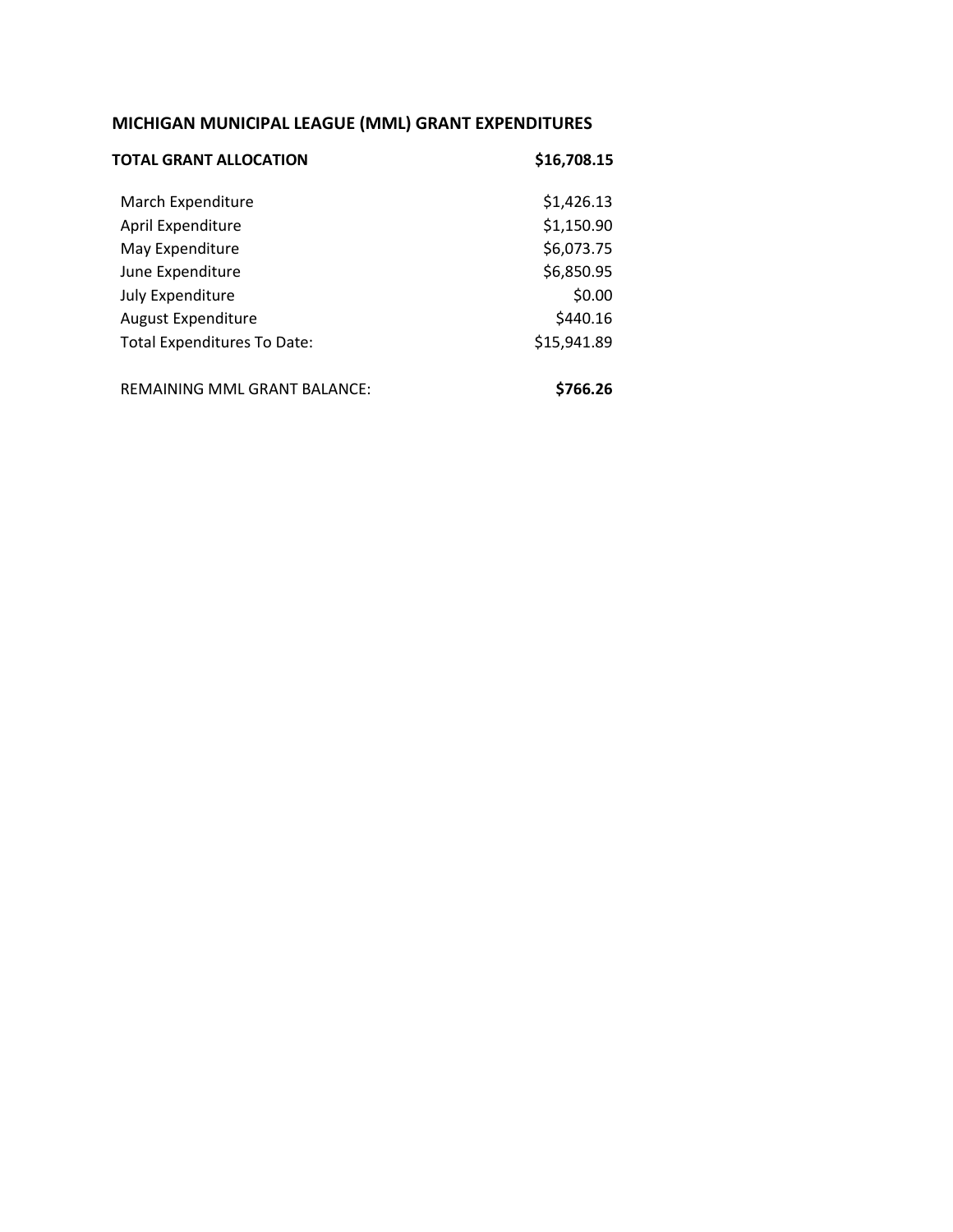**PLANNING, BUILDING & DEVELOPMENT**

Quality Services for a Quality Community

## **MEMORANDUM**

| TO:             | <b>Census Complete Count Committee</b>                                                                 |
|-----------------|--------------------------------------------------------------------------------------------------------|
| <b>FROM:</b>    | Amy Schlusler-Schmitt, Community Development &<br><b>Engagement Manager</b>                            |
| DATE:           | <b>August 27, 2020</b>                                                                                 |
| <b>SUBJECT:</b> | <b>Updated Federal Government Timeline &amp; Federal Enumeration</b><br><b>Efforts in East Lansing</b> |

**City of East Lansing PLANNING, BUILDING & DEVELOPMENT** 410 Abbot Road East Lansing, MI 48823

> (517) 319-6930 www.cityofeastlansing.com

As several Census Complete Count Committee members are aware, the Census 2020 timeline has been adjusted so that all enumerator field operations end on September 30, 2020. This provides the Census Bureau less time for data collection.

City staff has been in communication with Census liaisons out of the Chicago regional office, and they have confirmed that enumerators (door-knockers) have begun work within the City limits. In addition, group quarters information for coops, Greek life homes, etc. are being collected by the Census Bureau. Per posted federal timelines, Census takers will work in the field as follows:

- **July 1 - September 3:** Census takers will work with administrators at colleges, senior centers, prisons, and other facilities that house large groups of people to make sure everyone is counted.
- **December:** The Census Bureau will deliver apportionment counts to the President and Congress as required by law.

Of course, enumerators are also currently visiting residents that did not complete the form and are completing the forms with them in-person.

Census Representatives have confirmed their continued outreach efforts weekly at the East Lansing Farmer's Market. In addition, beginning September 5, 2020, Census representatives will share Census information at Patriarche Park. The Census Bureau will also determine dates and times to have Census Representatives present in the downtown.

City staff will continue to partner with Census Bureau representatives in the hope to achieve an accurate headcount.

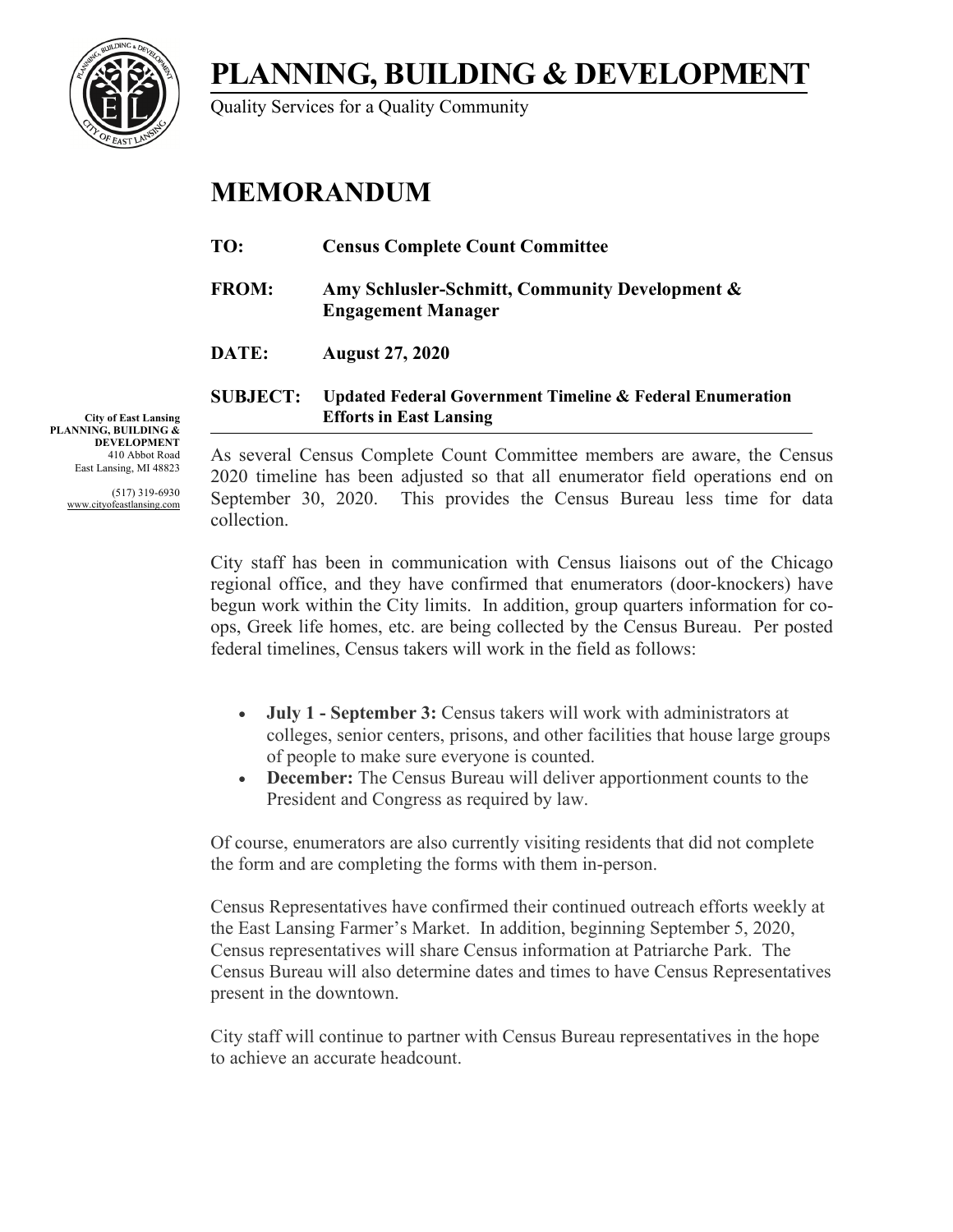

Quality Services for a Quality Community

## **MEMORANDUM**

| TO:          | <b>Census Complete Count Committee</b>                                      |
|--------------|-----------------------------------------------------------------------------|
| <b>FROM:</b> | Amy Schlusler-Schmitt, Community Development &<br><b>Engagement Manager</b> |
| DATE:        | <b>August 27, 2020</b>                                                      |
|              |                                                                             |

**SUBJECT: Estimated East Lansing Census Response Rates**

**City of East Lansing PLANNING, BUILDING & DEVELOPMENT** 410 Abbot Road East Lansing, MI 48823

> (517) 319-6930 www.cityofeastlansing.com

To date, the Census Bureau is reporting that East Lansing has a 61.4% selfresponse rate. This number does not reflect data uploaded by M.S.U. for both on-campus and off-campus students.

On Thursday, August 27, 2020, staff members received an updated from Mary Mazur, a Census 2020 Partnership Specialist, that the Census Bureau was actively working on inputting administrative data gathered by universities as well as group quarters information.

Staff is confident that once data is accurately represented, the City of East Lansing is expected to have at least a 25-30% increase to its current 2020 Census counts.

 Detailed information regarding Census response rates per tract can be found here: <https://2020census.gov/en/response-rates.html>

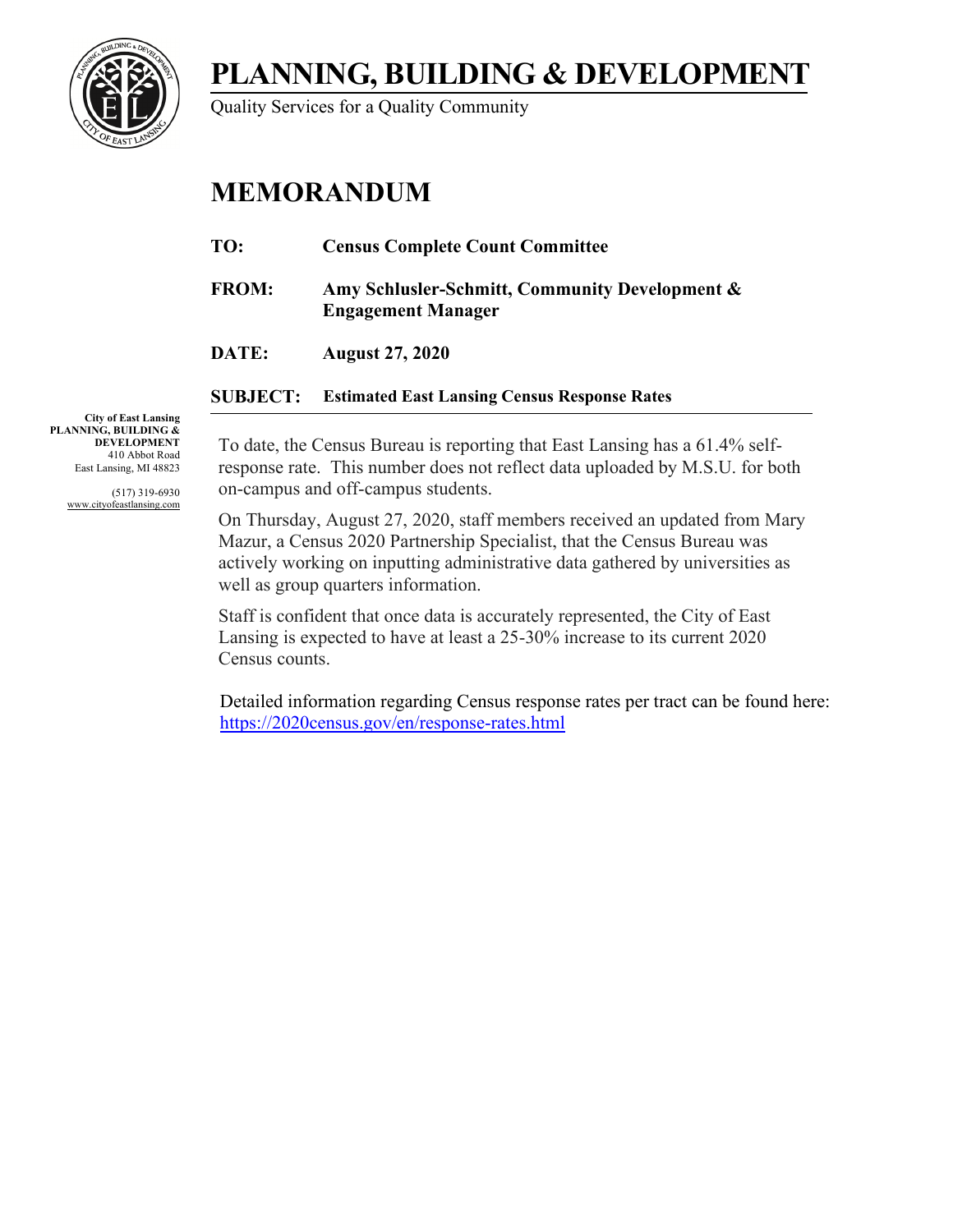**PLANNING, BUILDING & DEVELOPMENT**

Quality Services for a Quality Community

## **MEMORANDUM**

| TO:             | <b>Census Complete Count Committee</b>                                                                 |
|-----------------|--------------------------------------------------------------------------------------------------------|
| <b>FROM:</b>    | Amy Schlusler-Schmitt, Community Development &<br><b>Engagement Manager</b>                            |
| DATE:           | <b>August 27, 2020</b>                                                                                 |
| <b>SUBJECT:</b> | Discussion of Future Outreach with remaining MML grant funds and<br>discussion of Door Hanger Activity |

To date, \$766.26 remain in grant funds awarded to the City of East Lansing by the Michigan Municipal League.

Throughout the course of Census 2020 outreach, more than \$7,500 was allocated towards social media advertisements, with over \$5,500 allocated towards banners, signage, posters, brochures, coasters, and swag materials such as hand sanitizer and stress balls.

At this time, staff is seeking input from the East Lansing Complete Count Committee on the types of marketing or promotional support they believe might be best to help educate the community. Opportunities might include 1) Placing an advertisement within a local newspaper explaining that persons can still selfrespond to the Census; 2) Printing flyers or promotional materials to be installed in public areas and on MSU's campus; 3) the purchase of swag materials that could be distributed in public buildings; or 4) a continued social media campaign about completing the Census form.

In addition, attached please find a door hanger template. These door hangers are professionally printed and will be available for distribution as early as Monday, August 31. As such, staff was hoping to learn about board members' availability to help distribute the door hangers throughout their neighborhoods or community groups.

Staff looks forward to discussing these items in more detail during the August 31 meeting.

Enclosure

**City of East Lansing PLANNING, BUILDING & DEVELOPMENT** 410 Abbot Road East Lansing, MI 48823

> (517) 319-6930 www.cityofeastlansing.com